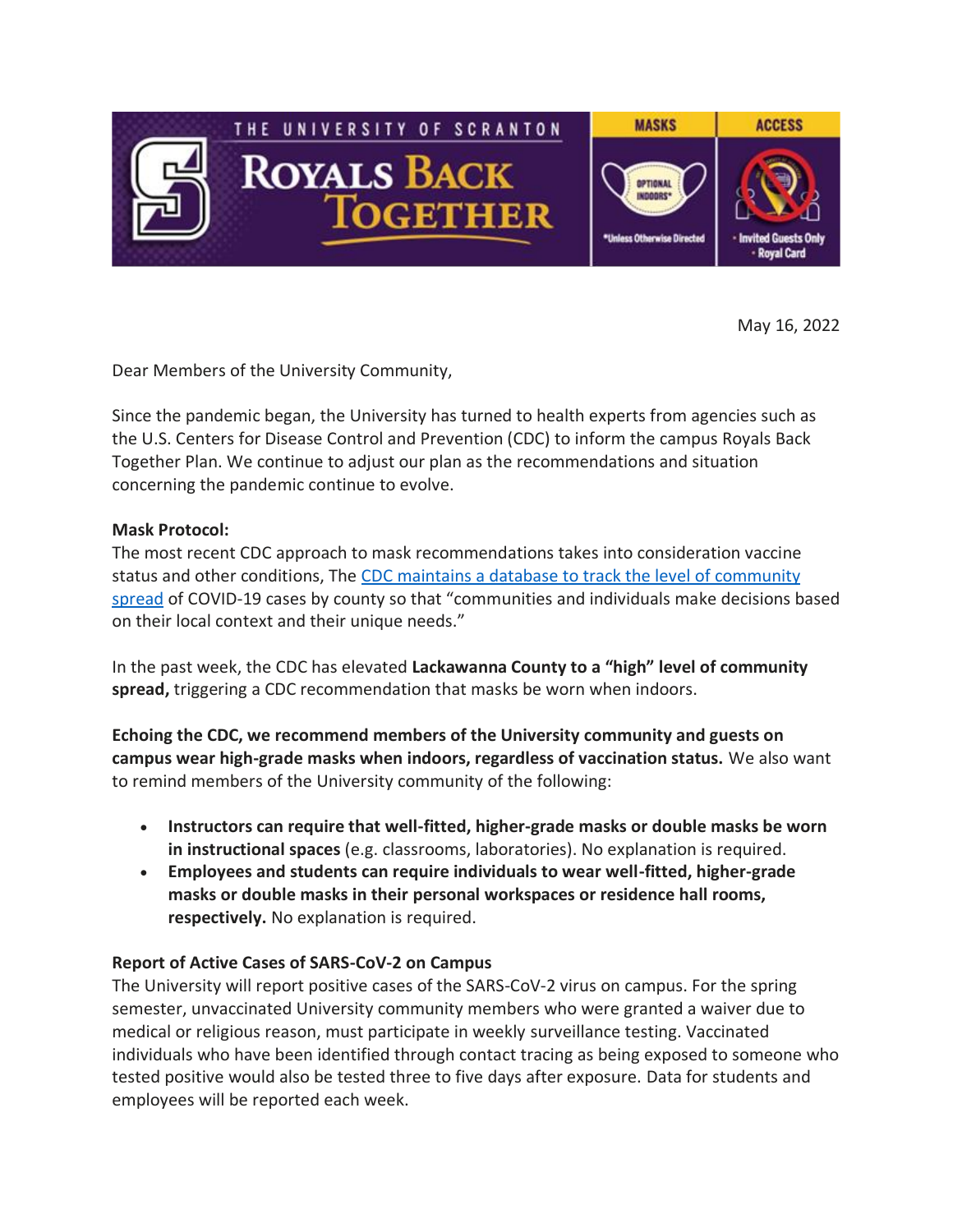## **Campus Metrics Summary for May 9 to May 15:**

- Fourteen students reported symptoms and tested positive on campus, twenty-nine students reported testing positive through off-campus test sites, four students tested positive through surveillance testing, and three students tested positive during the testing protocols following exposure to COVID-19. University contact tracers identified and notified individuals of possible exposure and the protocols for testing and, if necessary, quarantine.
- No employees tested positive through the University surveillance tests. Four employees tested positive through non-University testing. Contact tracing has been completed.

 Reported Positive Student Cases: 50 Students in isolation: 42 Students in quarantine: 0 Students meeting criteria to discontinue quarantine or isolation: 52

Reported Positive Employee Cases: 4 Employees in isolation: 8 Employees in quarantine: 1 Employees meeting criteria to discontinue quarantine/isolation: 9

Note: The information provided reflects activity within a given week. Because the general timeframe for isolation and quarantine overlaps with weekly reporting, numbers between weeks will differ.

**This is the final weekly update for the semester.** The campus will reopen to the [general](https://www.scranton.edu/royals-safe-together/assets/documents/protocols-summer-fall-2022.pdf) public for the start of the [summer](https://www.scranton.edu/royals-safe-together/assets/documents/protocols-summer-fall-2022.pdf) term on Tuesday, May 24. During the summer, we will continue to monitor the situation. Updates will be sent by our President, members of Cabinet or members of the University community when necessary. The most up-to-date information can be found on the Royals Back Together [webpage.](https://www.scranton.edu/royals-safe-together/index.shtml)

On a final note, **we wish to thank all the members of the University community – staff, faculty, parents and, especially, our students – for your support of the Royals Back Together plan.** Your cooperation and care for one another has allowed us to spend another academic year together. We are truly grateful to you.

To our graduates, congratulations. We look forward to celebrating commencement with you this weekend. And to our students returning in the fall, we look forward to seeing you again after summer break.

We wish you all the best.